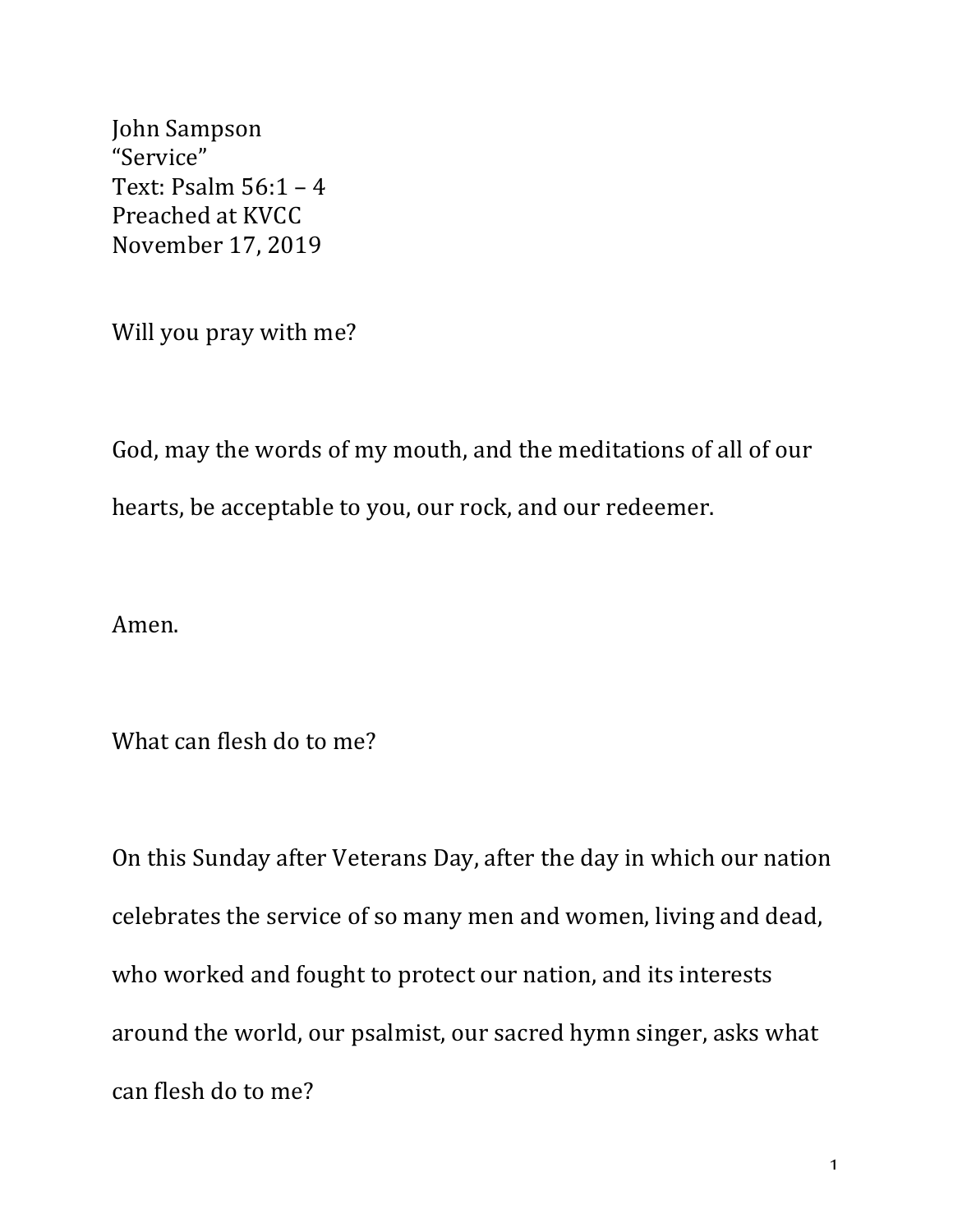And it's not a question asked by someone far removed from the experience of war, of someone sitting in a land of security and peace. This is a question asked by a veteran, who found himself on the battlefield, with his very life hanging in the balance.

The back-story of this psalm is that it was supposedly composed by David, the warrior and king of Israel, at the moment when he was captured by the Philistines, who were at war with Israel. There, on the battlefield, surrounded by enemies, with no hope of escape, David doesn't yell in fear, or cry for mercy. He instead sings aloud a song of praise to God; he sings a hymn of confidence in the future.

What can flesh do to me?

Embedded in the very question he sings aloud, David has already given us his answer.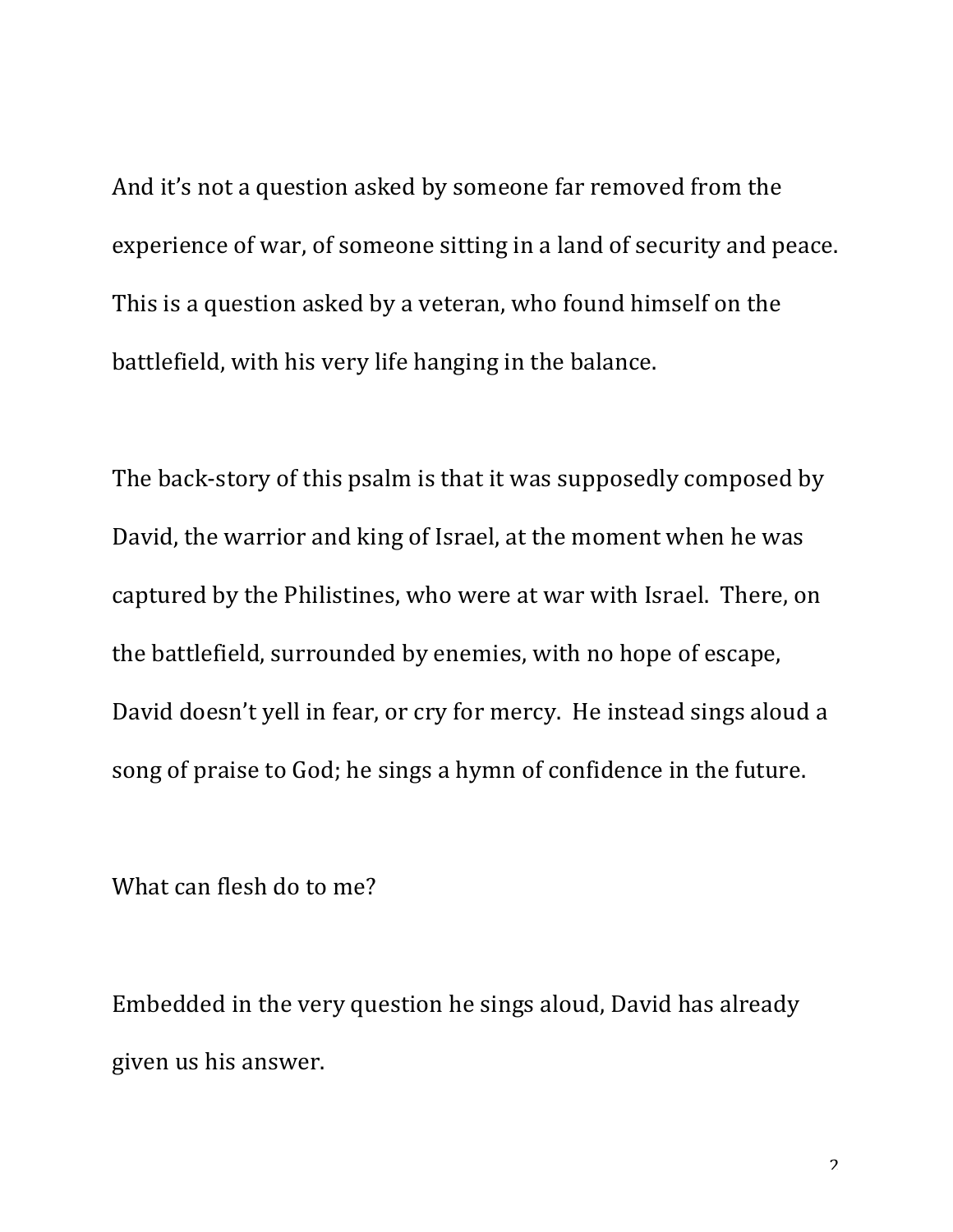Nothing. Flesh can do nothing. Because God is with him.

With God on his side, what can flesh do to him? What real violence and damage can his enemies inflict upon his person, when God is so near, and has promised protection?

Nothing. They can do nothing.

On this Sunday after Veterans Day I think it would be disrespectful to the sacrifice and selflessness of all of our veterans, it would be a willful turning away from the profound truth of military service, if I gave some kind of banal reflection saying something like be good and God will protect you. Trust in God and you will be saved. Don't give up hope in the darkest moments, because God will deliver you.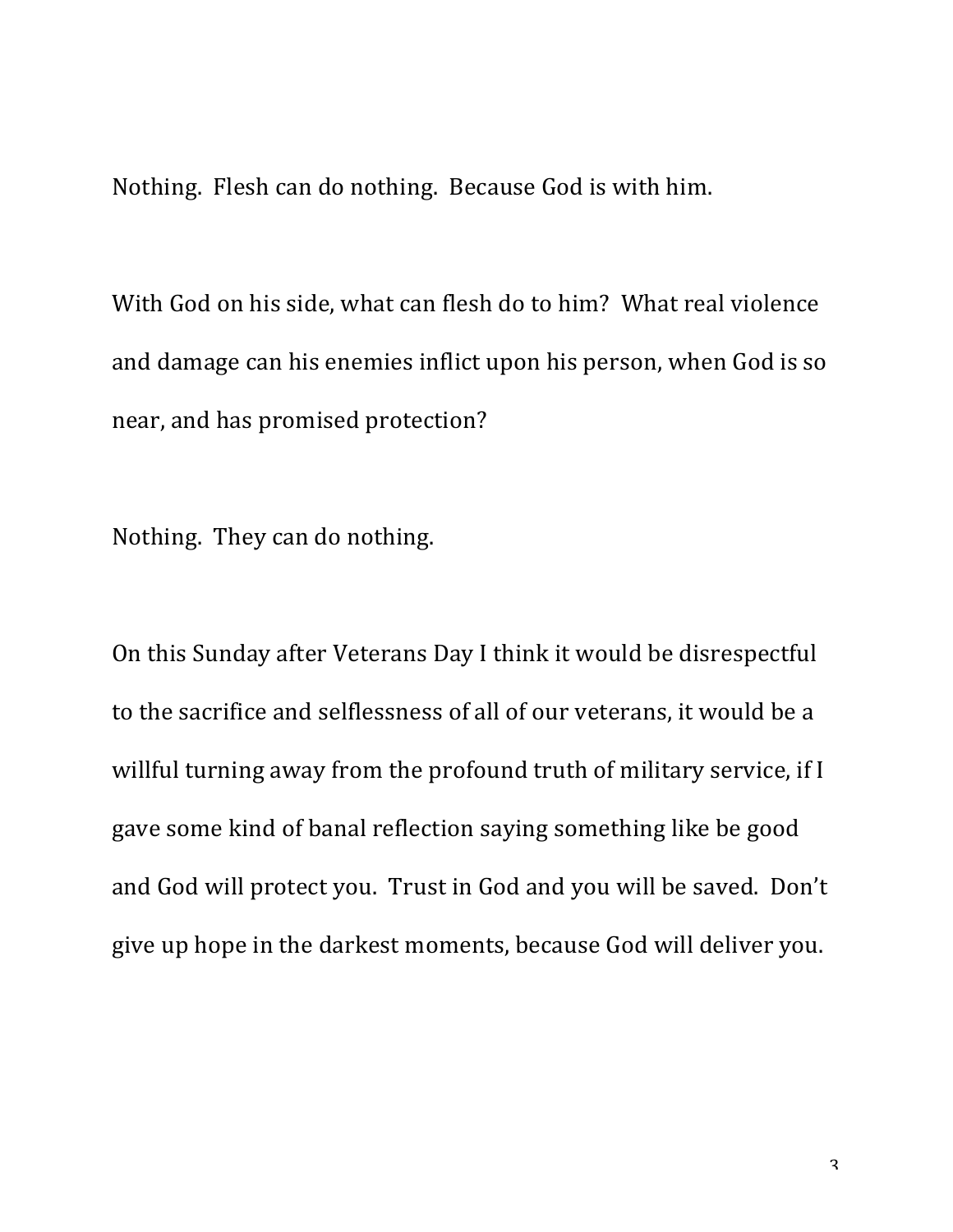Because there is another way to answer this question about what flesh can do to me, to you, to those who have served, and continue to serve, in our nation's armed forces.

Flesh can do a lot.

Some of what flesh can do is beautiful and blessed and makes life worth living.

And some of it is evil, and poisoned and debased.

And unfortunately those who enter military service can be confronted with some of the very worst that flesh is capable of.

What can flesh do?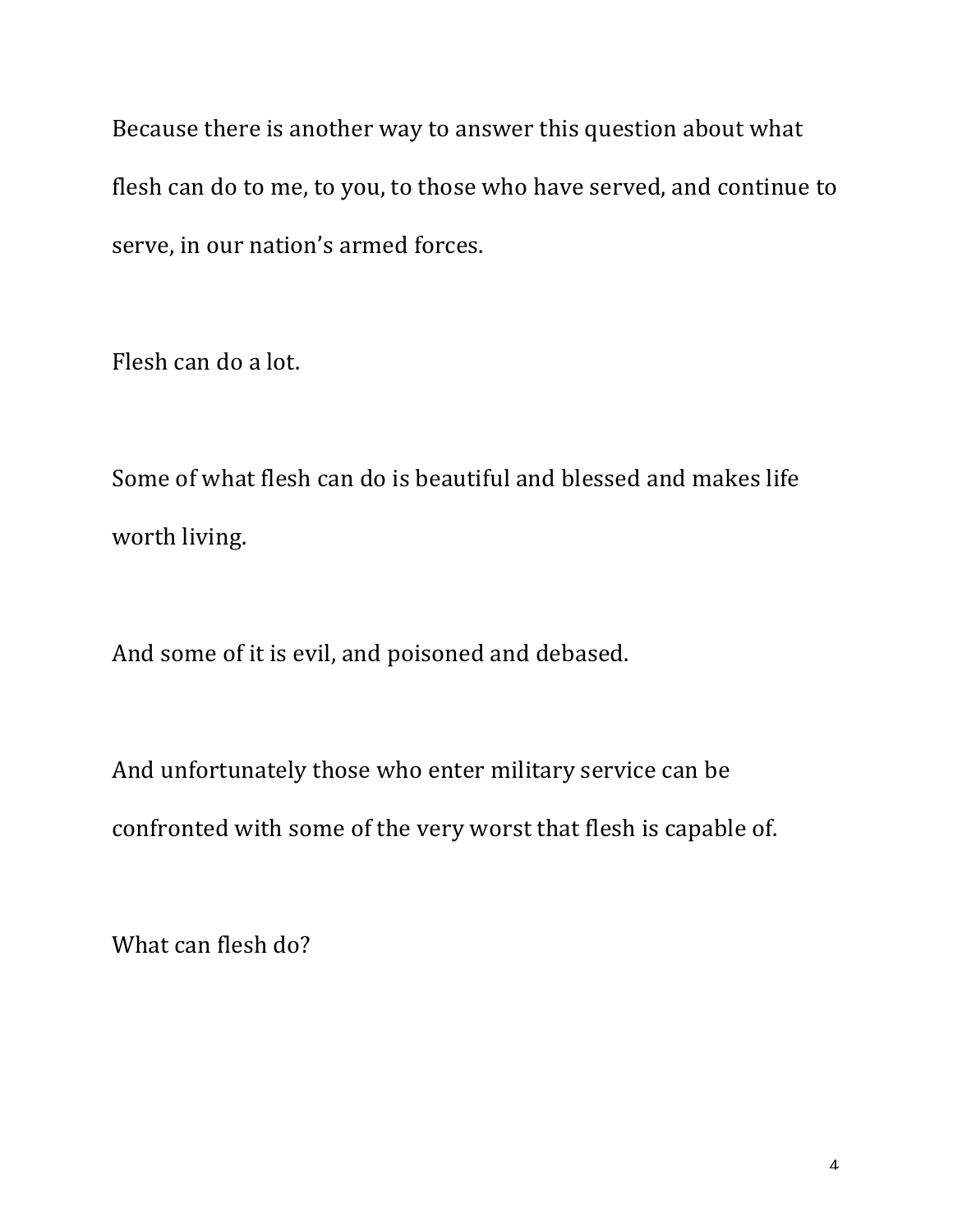It can maim, and torture, kill and destroy - the innocent and the guilty.

It would be disrespectful of those who serve our military if I simply held up the example of David as a shorthand for saying there is nothing to worry about in serving our country if we have a strong faith in God, because it would ignore the true courage of those who have served our country as veterans.

It's one thing to say I will serve our nation if there is no possibility of being hurt, of putting your life on the line, of returning home crushed by PTSD, of coming home to a nation that doesn't want to acknowledge what you've done, and looks down at you like a criminal, like it did to those who served in Vietnam. It's easy to serve if you think your service will cost nothing, if you think like David, that nothing can touch you.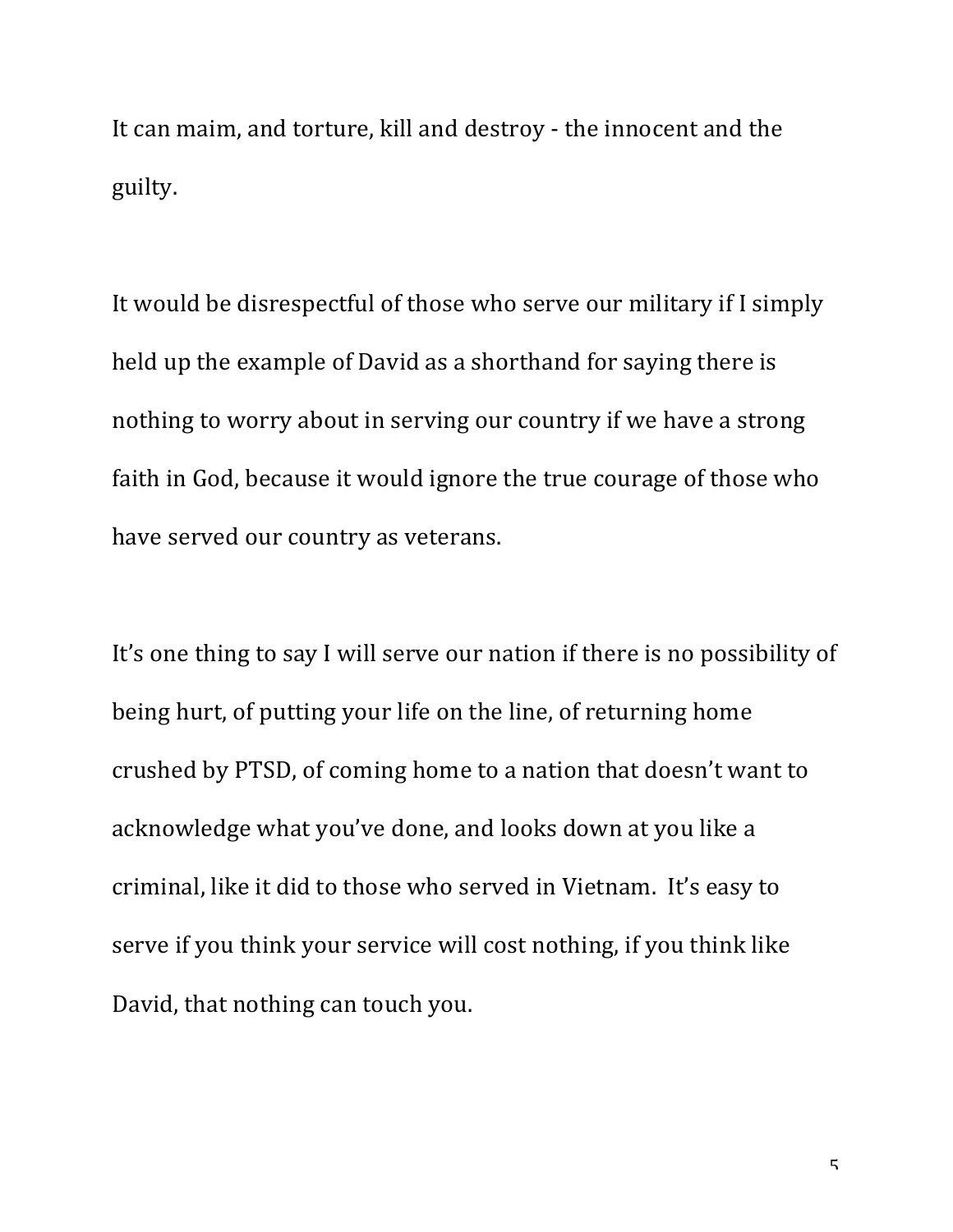But it's quite another thing to look on military service with your eyes wide open and your mind fully aware of what is on the line. That the mission you are being asked to undertake may not, in the end, make the world a better place, that your sons and daughters may never grow up knowing their mother or father because you died on a beach thousands of miles away, that you'll never be able to see the beauty of these mountains again because just maybe you'll be blinded by an IED exploding under your Humvee.

And I don't think looking out on to military service with doubt and fear means that you don't have faith in God. Because we all know from our own lives that God isn't our puppet. We don't simply pray something and God delivers. We know from our own lives that good people suffer and die. We know from our own lives that God sometimes responds to us with a profound silence. We know from our relationship with God that to serve in the military means that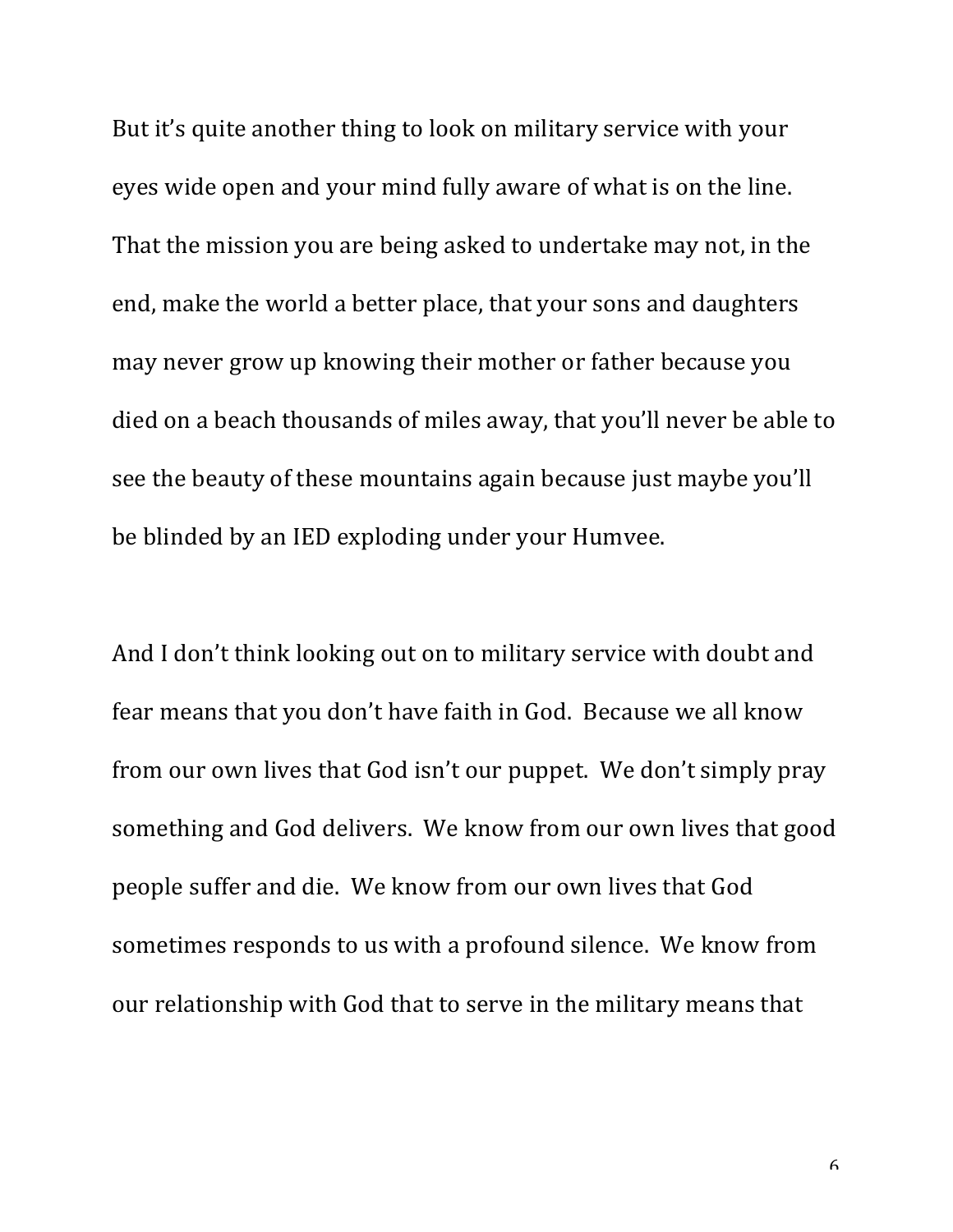we are putting our life on the line, and asking a great sacrifice of all of those we love.

Standing before this uncertainty and the possibility of losing everything what can flesh do?

It can say yes.

Yes.

And I think this is the moment I want to celebrate this day, this day in which we remember all of those who have served, and who continue to serve our nation in the military. Because they've said yes - not because they were sure. But because they said yes even though they might have been unsure.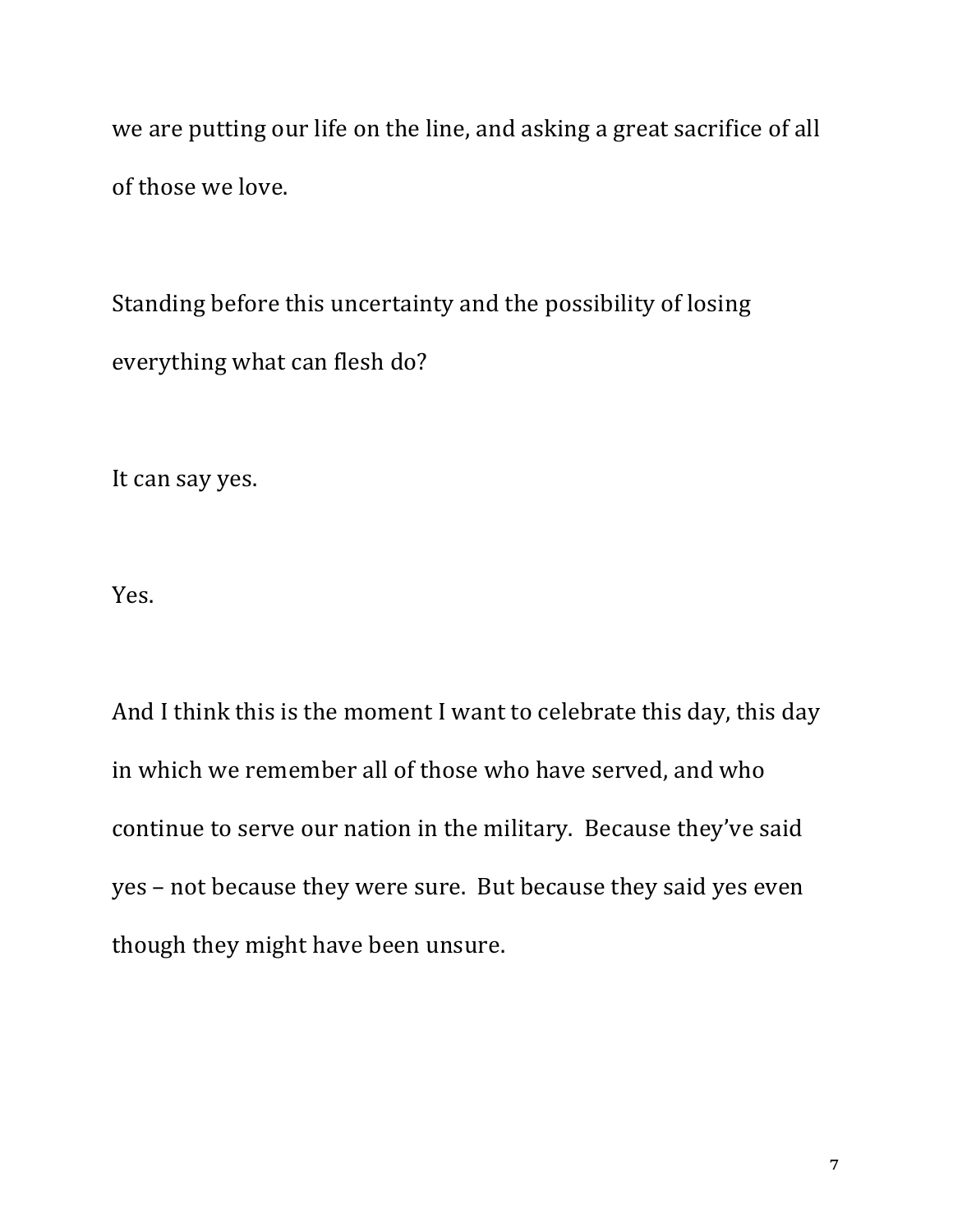They said yes to serving, even knowing the experience of war might haunt them for the rest of their lives.

They said yes to serving, even knowing that they might never be able to attend their children's weddings because they will be dead.

They said yes, even knowing that they might suffer unspeakable things at the hands of our enemies.

They said yes, even knowing that the people they come to liberate may one day hate them.

In this yes there is a great courage and a great selflessness. And also a great hope. A hope that by serving, the world might just be able to be a bit better. Whenever I've spoken to those who have served my brother, my friend Michael, to some of you here this morning veterans always offer a number of reasons why they chose to serve.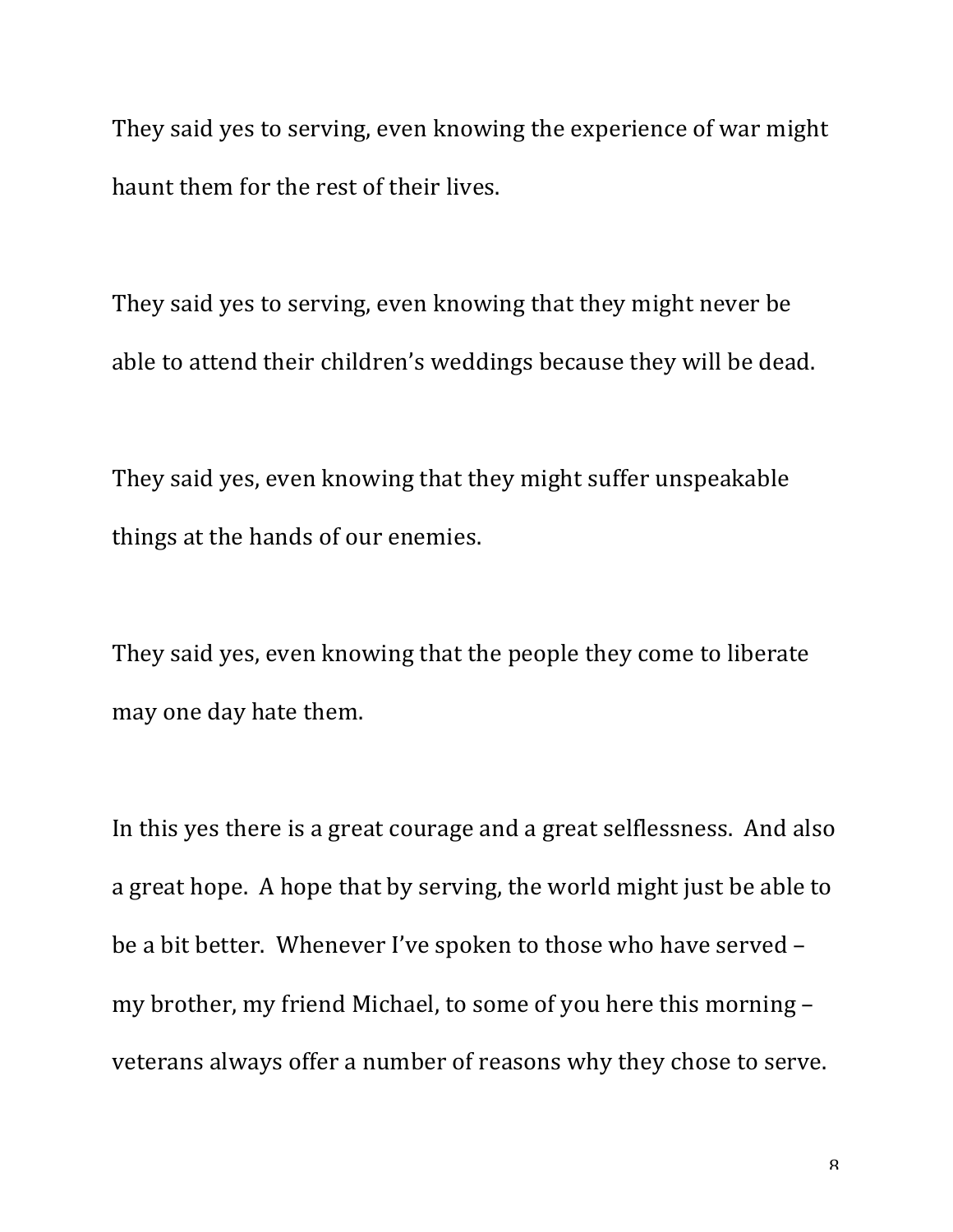Our country asked me to.

I was drafted.

I graduated from high school and I didn't know what else to do.

But there's almost always another reason. Most veterans tell me that they thought they could help, even if in a small way, make our nation, and the world better, safer.

What can flesh do?

It can serve to try to make the world better.

And as I say these words I am aware of a profound irony.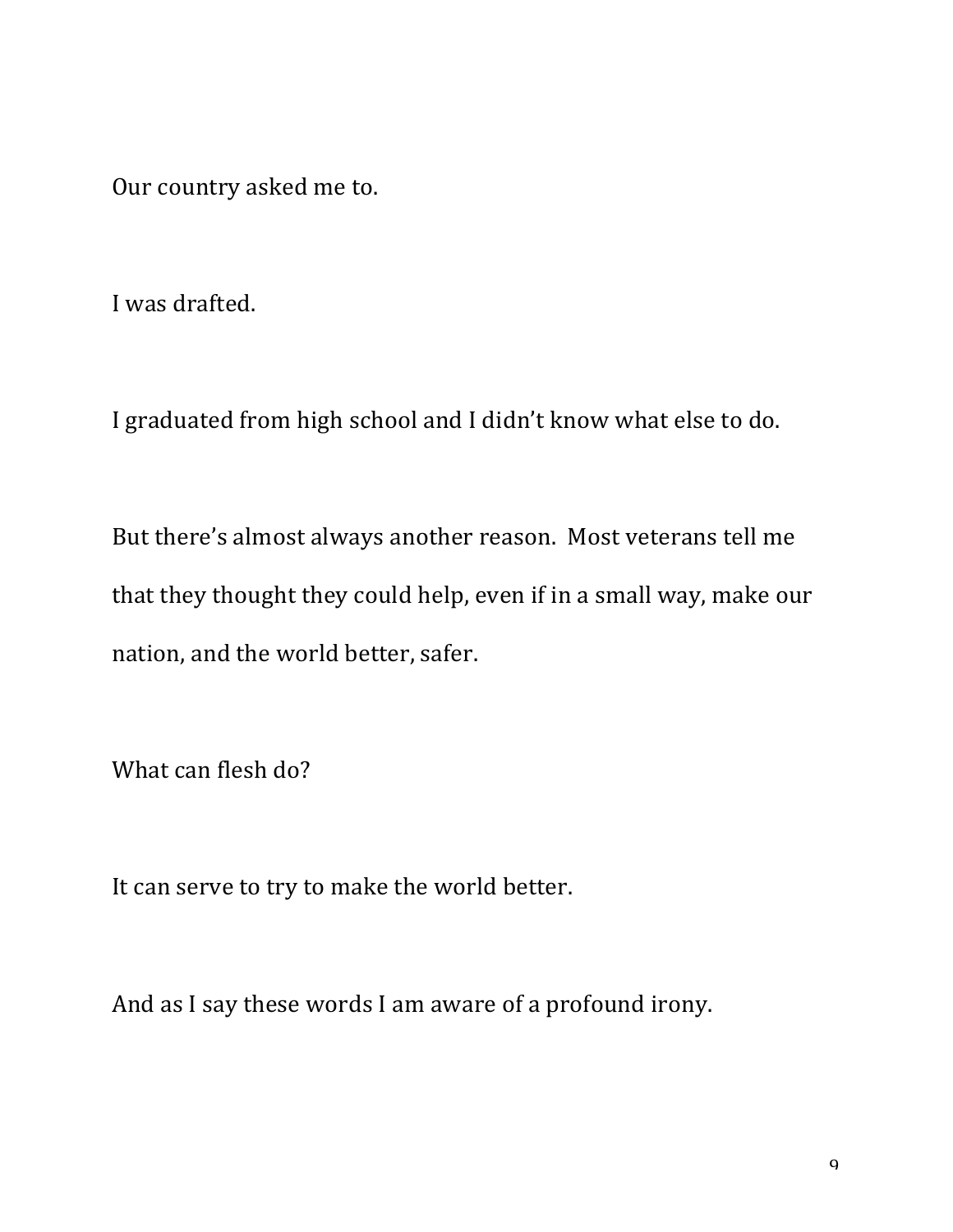I know that we try to follow the one who we call the Prince of Peace. And I know that he has told us to love one another as we love ourselves. And I know he told us that when someone strikes us on the cheek we should offer the other cheek. But I also know that Auschwitz is not a theoretical possibility, but a historical fact. I know that we live in a world where flesh can do the most compassionate and beautiful things, but I also know that flesh can do the most horrific things to other flesh. And I know we live in world where God doesn't always explicitly show up and intervene like a good parent.

And because of these truths I am thankful for all of those veterans who, after the diplomacy has failed, and economic sanctions have been ineffective, and the Security Council resolutions have been ignored, have stepped up and unselfishly and courageously said yes.

I think this is why we celebrate Veterans Day.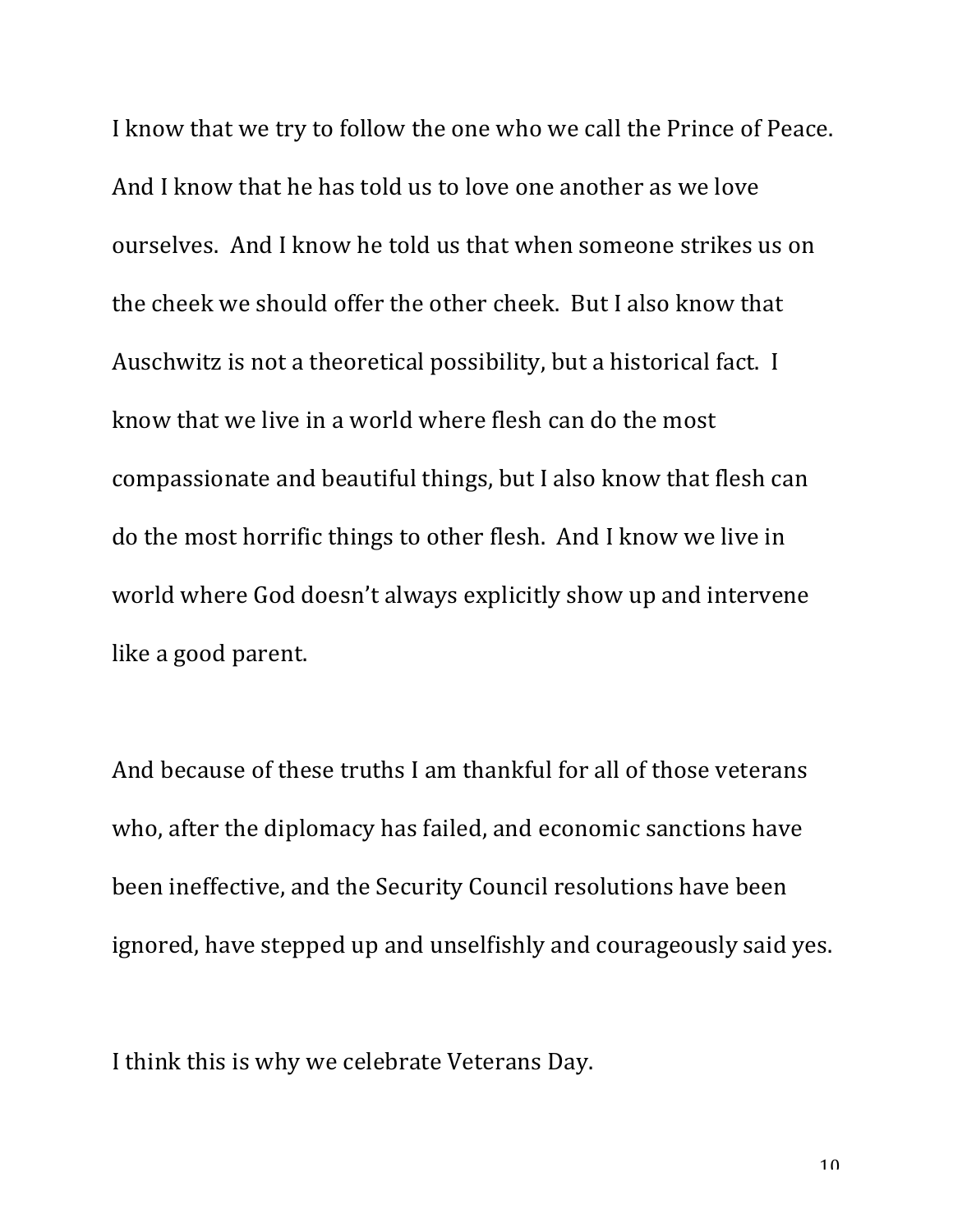It's a moment for us to look past the flags and the tanks and the speeches and the politics and look at people, regular people just like you and me, who have at a critical moment in their lives, and in the life of our nation, said yes.

Yes, to service.

And I think for me, a person who is not a veteran, this moment of transformation - of a civilian becoming a member of our armed services – by allowing our flesh to say yes is a moment ripe for deep meditation. It is a teaching moment of what service looks like, not in the stories of our spiritual ancestors, but translated into our lives here, and now.

Entering service, becoming a servant, looks like a deep love that lets go of the self, and puts others first. It understands that once we let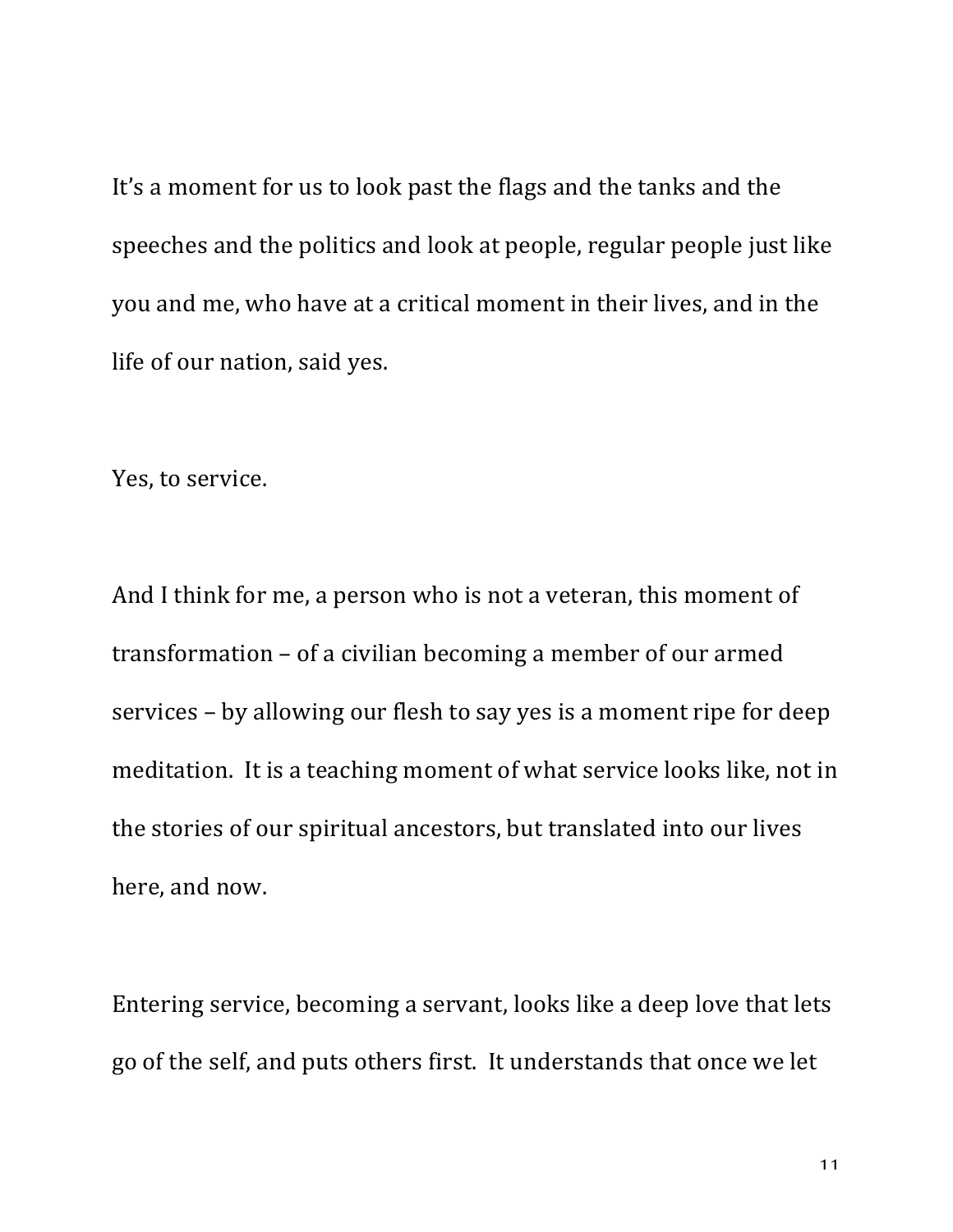go of the self we enter into a profoundly vulnerable state where we may never get the self we knew back. In fact we may lose our selves altogether. And that this space of uncertainty is a space of possibility. It is where a new road and a new future opens before us.

This is one of the spiritually charged moments that lie at the heart of what it means to be a veteran.

So here, in this space, in our church, on this Sunday morning, I give great thanks to all of our veterans who have served our country at home and abroad. Who have sacrificed so much for us. To those who live, and those who have died. I am thankful for the way they have modeled the spiritual truth of what it means to serve, and be a servant. 

David asks what can flesh do.